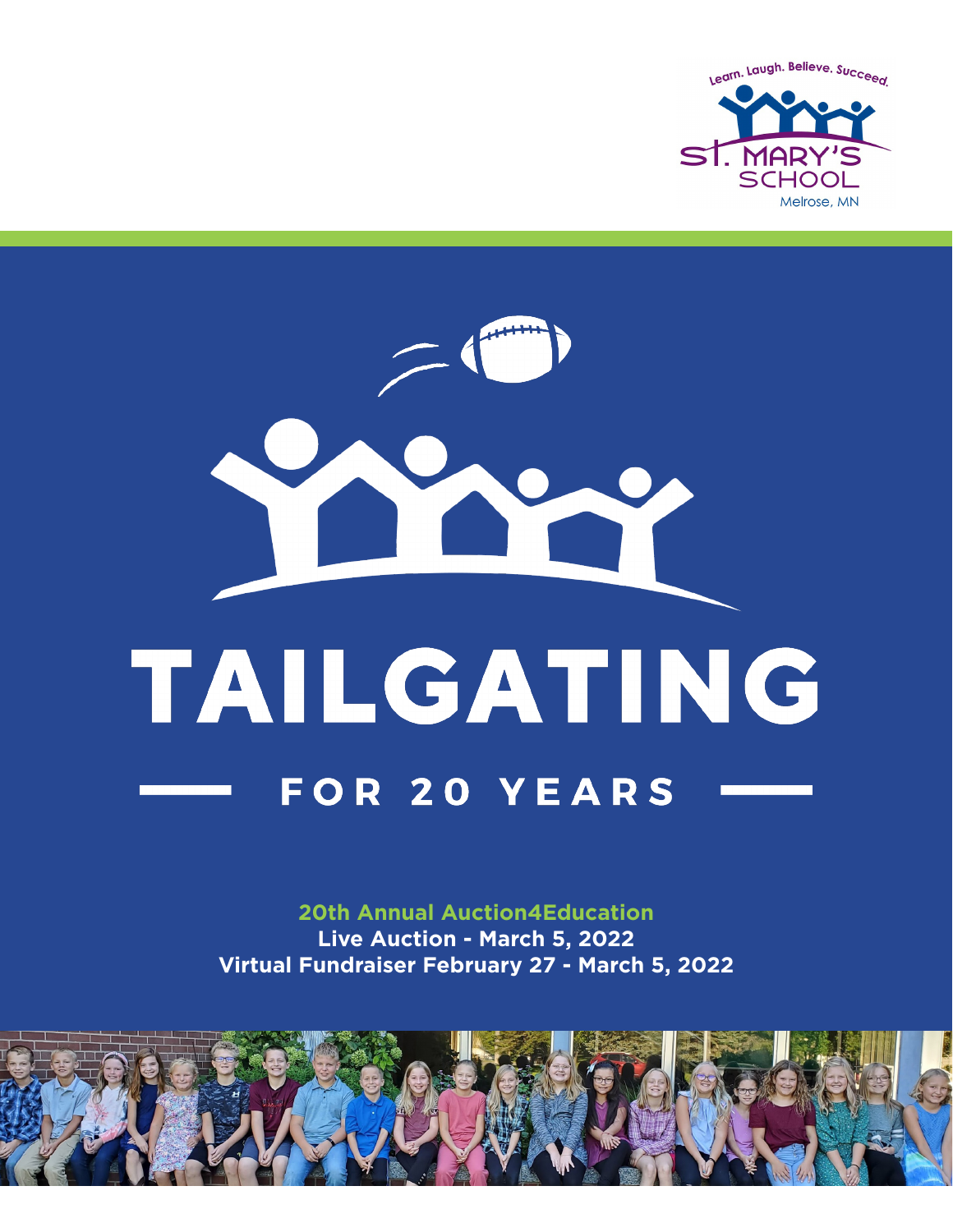## **Thank you!**

St. Mary's Catholic School is committed to offering a strong academic environment where our daily activities are rooted in faith. We continually strive to bring our students, families, and staff closer to God and to live out the mission He has set before us, to put family and relationships first, and to provide the children with a strong instructional model leading to academic success. The St. Mary's community continues to value your presence as an essential part of this mission.

Each year we look forward to this night of building community and raising essential funds to support our learners and further the school's programs. Many of the school's enhancements have been a direct result of generous contributions from families and friends through the 20 year history of the Auction4Education. It has been a true gift to see our school grow and advance over these years.

The auction committee has again found a way to capture the essence and spirit of what makes St. Mary's a unique and special school. This year's auction will be a combination of gathering in person and building community, while using some of the virtual aspects that were beneficial during last year's auction.

Thank you in advance for your contributions that will enable the continued improvements in our school. Enjoy the new look of our auction this year. We look forward to gathering together on March 5th for a night of "Tailgating for 20 Years."

With gratitude.

autunn nelson

Autumn Nelson, Principal

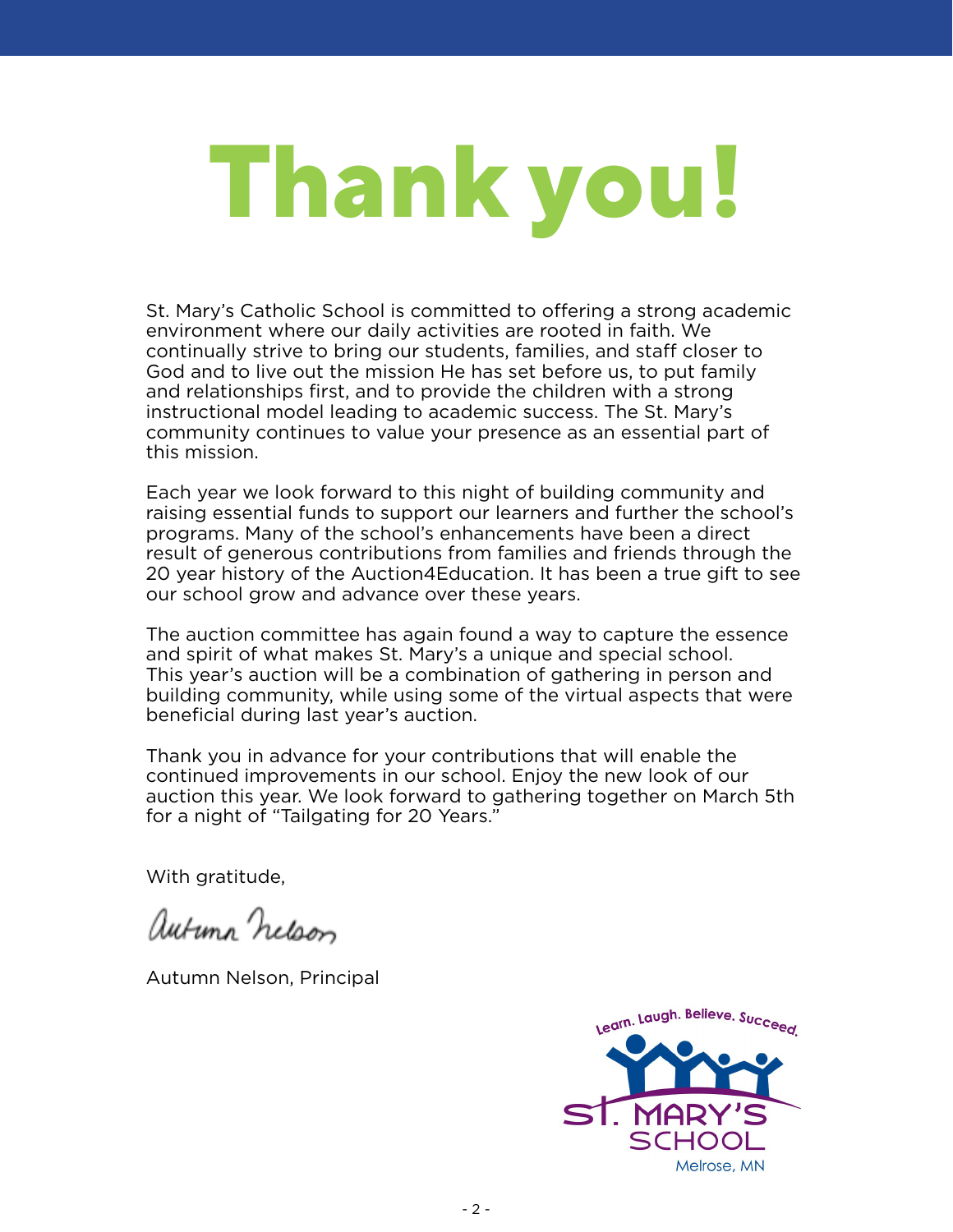### **Schedule of Events**

### **SUNDAY, FEBRUARY 27**

### **9:00 AM Virtual Auction Begins at: one.bidpal.net/smsmelrose**

 Auction items open for bidding. Make sure you are registered and have a credit card on file to start bidding. See page 4 for details on how to register and bid. If you registered in 2021, your account and login will be the same.



### **THROUGHOUT THE WEEK: FEBRUARY 27 - MARCH 5, 2022**

 Go to **one.bidpal.net/smsmelrose.** Keep bidding and watch for outbid text alerts on any Virtual Auction items you want to secure!

### **SATURDAY, MARCH 5: TAILGATING, LIVE AUCTION AND VIRTUAL AUCTION**

| 5:30 PM                | Doors Open at Melrose American Legion for All<br>Welcome to the Auction4Education, "Tailgating For 20 Years"<br>Entertainment by: Teachers and the Preacher - Sing-a-long                                                 |  |  |
|------------------------|---------------------------------------------------------------------------------------------------------------------------------------------------------------------------------------------------------------------------|--|--|
| 5:30 - 8:30 PM         | <b>Food is served with Freewill Offering</b><br>Turkey and pulled pork sandwiches, salads, baked beans, chips                                                                                                             |  |  |
|                        | and cupcakes                                                                                                                                                                                                              |  |  |
| 7:00 PM                | <b>Catch-N-Cash Raffle Drawing</b><br>In-person and live streamed. Streaming link will be provided on<br>St. Mary's School website and Facebook page.<br>The raffle winners will be posted on <b>www.smsmelrosemn.org</b> |  |  |
| 7:30 PM                | <b>Entertainment by: Rueben Nathe and Brady Van Drehle</b>                                                                                                                                                                |  |  |
| 8:30 PM                | <b>Classroom Project Live Auction Begins</b>                                                                                                                                                                              |  |  |
| <b>Virtual Auction</b> |                                                                                                                                                                                                                           |  |  |
|                        | Auction categories will close at the designated times below.<br>Additional bids do not extend the closing times, so it is essential to<br>indicate your maximum bid and/or watch closely.                                 |  |  |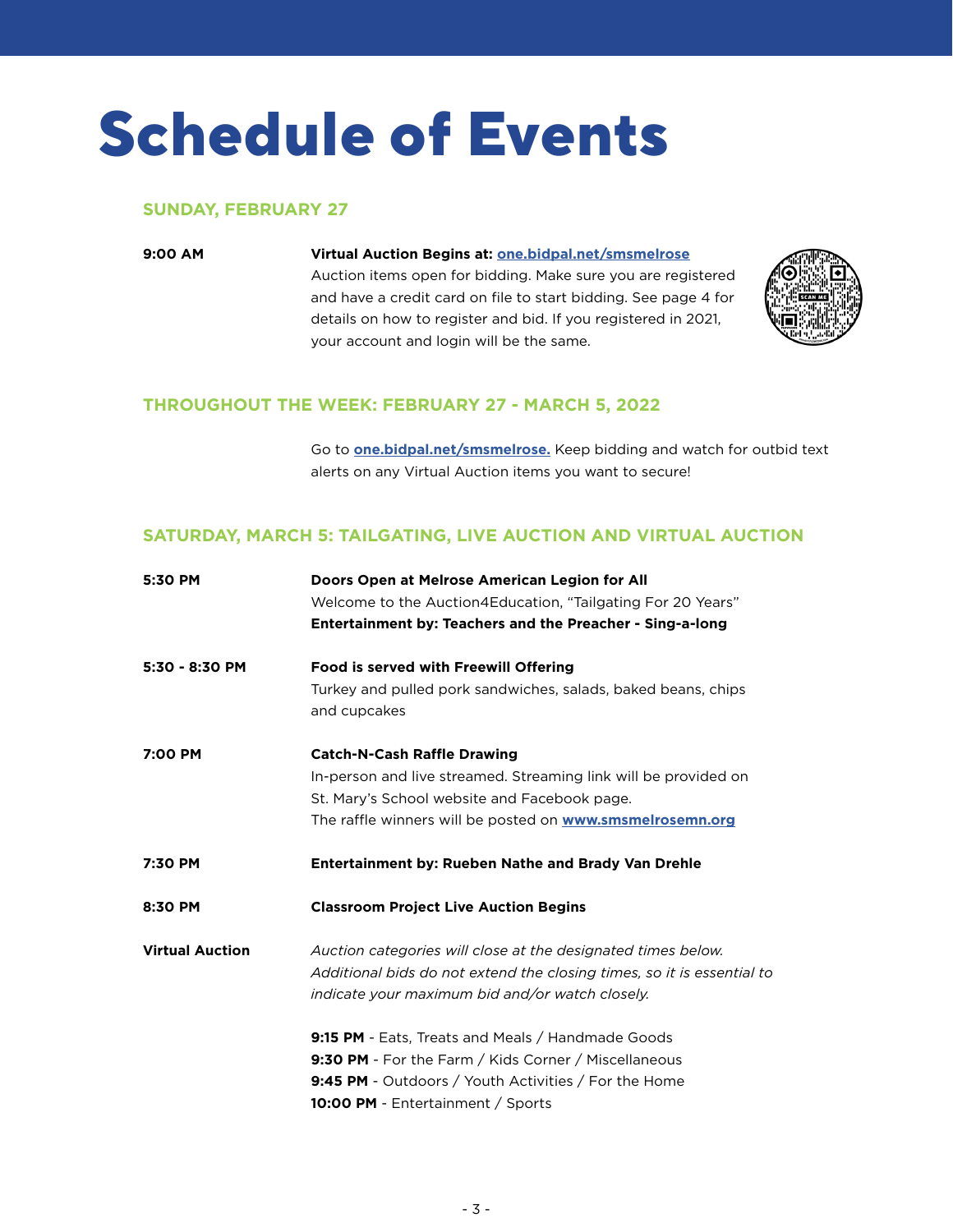### **Online/Mobile Bidding**

Accounts created last year remain active for this year's bidding. Please verify your personal and credit card information in advance of the virtual auction.

### **TO REGISTER**

Visit: **https://one.bidpal.net/smsmelrose/welcome**

- Click **'Sign in'** to enter contact information including Phone, Name, E-mail, Company (if applicable), and address.
- Next, you will be prompted to add a credit card if no current card is on file. No charges will be assessed at this time. However, credit card information will be needed to bid.
- A 3.5% credit card fee will be assessed at the time of check out. You have the option to pay with cash or check when you pick up your item(s) on Saturday, March 5th, or Sunday, March 6th. You can also drop off a check at school **before** Friday, March 11th. All unpaid balances will be charged to the card on file on Friday, March 11th.

### **TO SIGN IN**

### Visit: **https://one.bidpal.net/smsmelrose/welcome**

- Click **'Sign in'** and choose **'Sign in with Email'**
- Enter the e-mail address and password you provided at registration
- If not already on file, you will need to enter a credit card number to bid

### **TO SEARCH THE AUCTION ITEMS**

• Click on **'Menu'** and select **'Browse Items'**

### **TO WATCH & BID ON ITEMS**

- You can **'Bid'** the next increment or **'Watch'** packages
- When you bid, you can designate a **'Maximum'** bid
- If you are out-bid, you will receive an out-bid text message. You can find the item again and bid or click **'Menu'** and **'Your Activity'** to see all the items you have bid on.
- Under **'Your Activity'**, you can check your winning packages under **'Receipts'** after auction closes at 10:00pm on March 5, 2022.

### **AUCTION ITEM RULES**

- With an online tracking platform, the Virtual Auction categories will close automatically at the designated times listed on page 3. When items close, the guest with the highest bid will win.
- Anyone found bidding with someone else's bidding information will be removed from the auction and will be liable for all expenses incurred.
- All sales are final when the auction closes. No item will be refunded, transferred, exchanged, or redeemed for cash or credit by St. Mary's School or donor.
- The purchaser of a certificate is responsible for knowing when it expires. If it is not stated on the certificate, purchaser is responsible for researching.
- St. Mary's School makes no expressed or implied warranties or guarantees on auction items other than those from the manufacturer, which may be stated with your purchase.
- The donor gives the stated values.

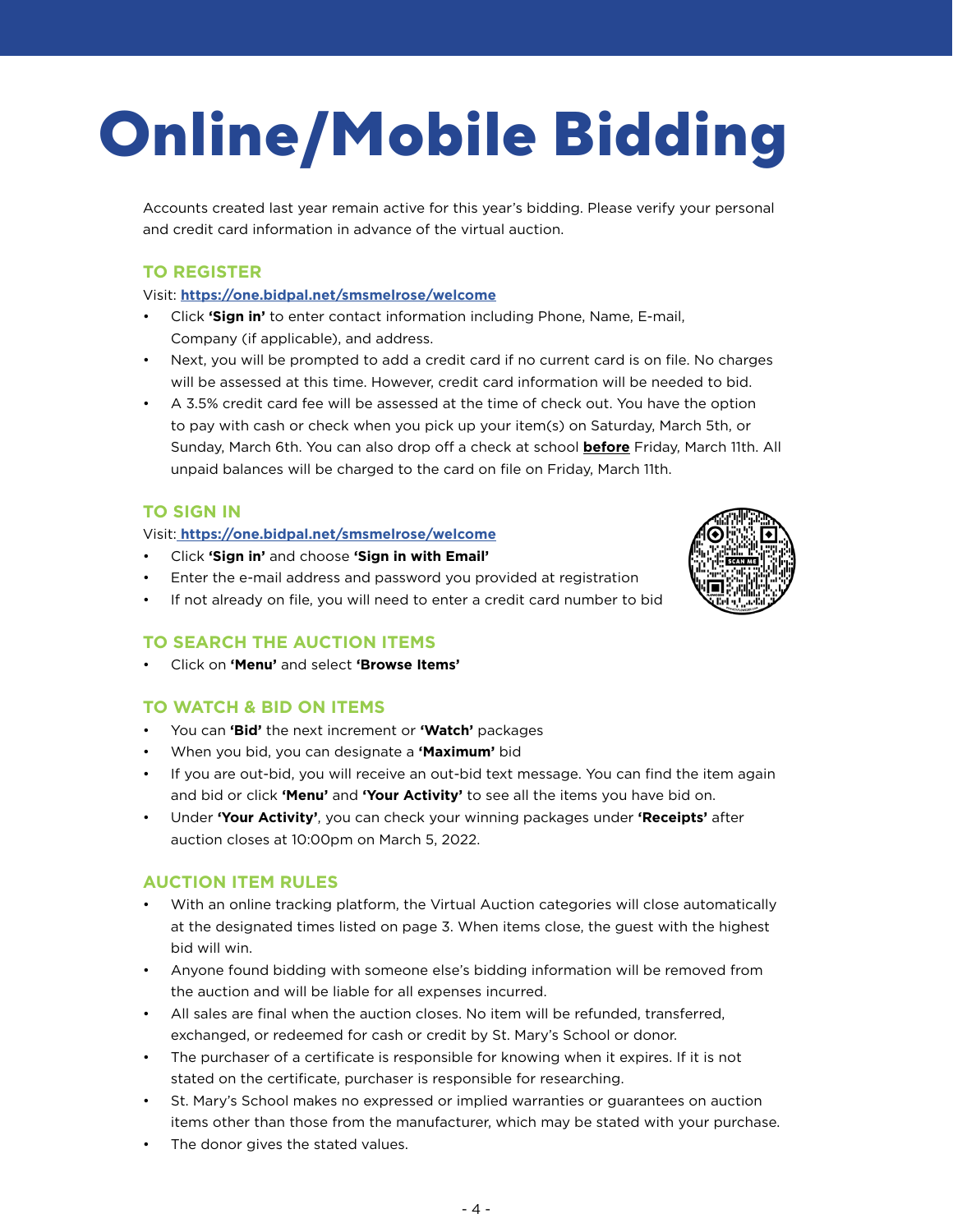### **Pick-up Instructions**

**All auction items must be paid for and picked-up on Saturday, March 5th, anytime after the item closes until 11:00pm or on Sunday, March 6th between 12:00pm - 2:00pm at the Melrose American Legion.**

Any questions related to picking up items or for additional details, call or text Sara Christenson at 763-234-6118.

### **UNABLE TO PICK UP YOUR ITEMS?**

If you are unable to pick-up your items during the allotted time on Sunday, March 6th, please contact Sara Christenson at **sara.m.christenson@gmail.com** and provide:

- Your name
- The package(s) you won
- The name and phone number of the person picking up your items

### **PAYMENT OPTIONS**

Payment can be made via the credit card you have on file. A 3.5% credit card fee will be assessed at the time of check out. You have the option to pay with cash or check when you pick up your item(s) on Sunday, March 6th, or drop off a check at school **before** March 11th. All unpaid balances will be charged to the card on file on Friday, March 11th.

### **CATCH-N-CASH RAFFLE WINNERS — CONGRATULATIONS!**

Raffle winners will receive their winnings via mail following the drawing. The winners for the raffle will be posted on **https://www.smsmelrosemn.org/**

### **Every Bid Counts**

St. Mary's goal is to raise money to purchase flexible seating for the classrooms. Positive learning environments can directly impact student achievement by increasing activity, engagement, and focus. Examples of flexible seating include stability balls, standing desks, movable or wobble chairs.

Giving students seating choices and ownership in their environment allows them to pair up quickly, work in small groups, and discuss as a whole class without moving heavy desks. St. Mary's is excited to evolve the classroom space to meet individual student needs and transform the entire classroom experience.

100% of your Every Bid Counts donation is designated to this initiative.

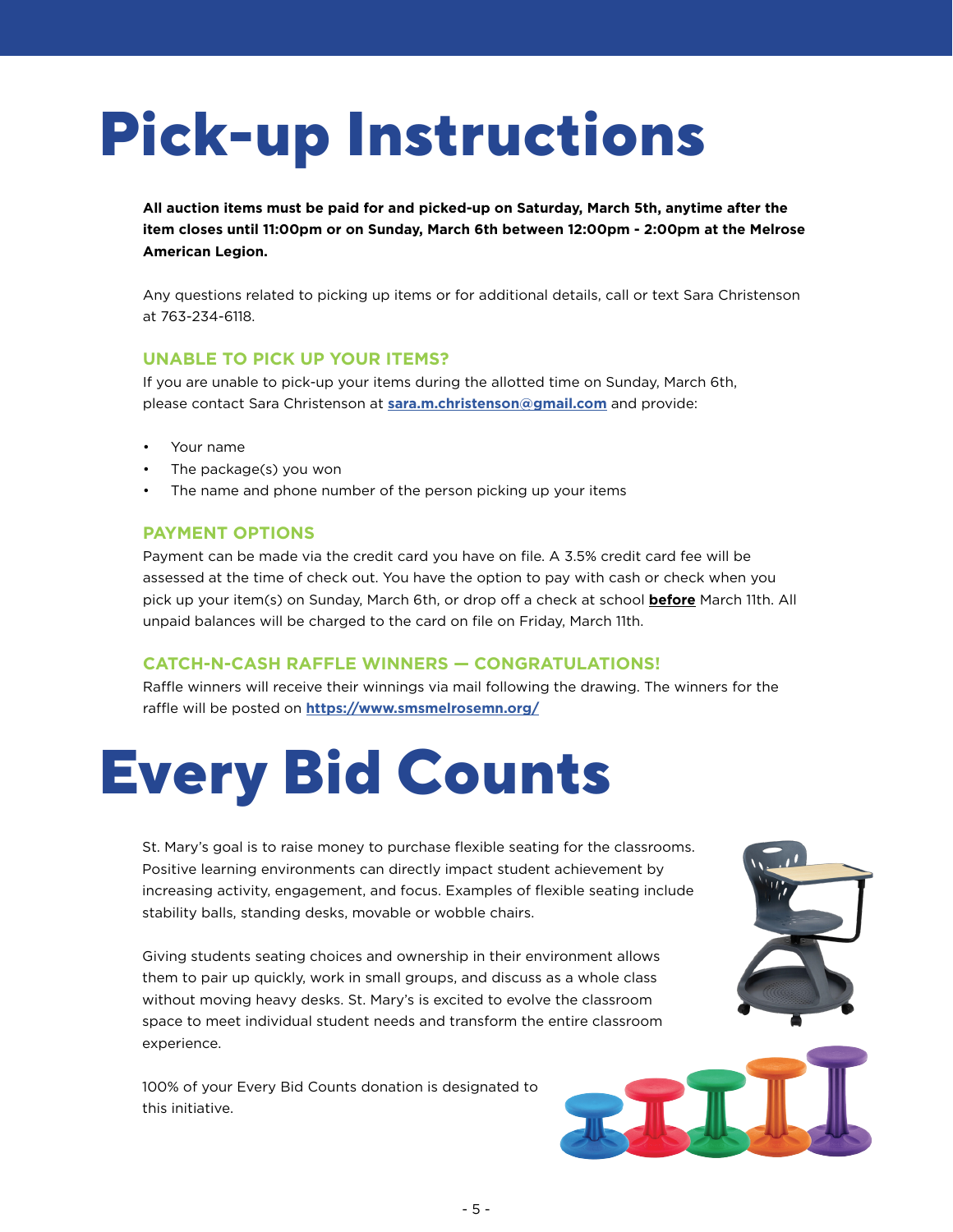### **Raffle Tickets**

**Buy a Catch-N-Cash Raffle ticket** from any St. Mary's School parent, at St. Mary's school & parish office, or at one of the following local businesses:

- All Stars Sports Bar & Grill
- CMCU Melrose
- Kraemer Lumber
- St. Rosa Lumber
- True North Marketplace

### **Special Thanks To...**

### **In-kind Donations**

Arnzen Construction & St. Rosa Lumber: Pulled Pork Bernick's Pepsi/Kraemer Lumber: Banners Cornerstone Catering: Dinner/Live Event Support Kevin & Ann Costello, Prime Source, LLC: Tickets & Booklet Printing Melrose Bakery: Buns

Pete & Brenda Klaphake: Turkey Spiritz Liquor: Wine Stony Creek Dairy: Milk Tim & Bailey Rahn: Paper Products & Utensils Travis Frieler, Sign Lava: Banners

### **Cash Donations**

#### **\$1,000+**

- Anonymous Donor
- Melrose Electric
- Melrose Lion's Club
- Melrose Trailblazers
- New Munich Jaycees
- Proliant Dairy
- Rahn's Oil and Propane/Custom Ag Bagging

#### **\$500 - \$999**

- American Legion Post 101
- Anonymous Donor
- Barry Meyer
- Blattner Family Council/Blattner Energy
- Central Minnesota Credit Union
- Curt and Becky Feldewerd
- John Wiese Ford
- Neighborhood Realty Jeanne Kraemer
- St. Rosa Jaycees
- Thomas and Linda Frieler
- WealthCare

#### **\$100 - \$499**

- All Stars Sports Bar & Grill
- American Legion Auxiliary
- Anonymous Donor
- Bill Kemper Excavating
- Bob and Anita Arceneau
- Bob and Shelley Boeckermann
- CentraCare Melrose
- Donald and Helen Van Drehle
- Econ-O-Wash Steve and Lisa Goerdt
- Eric and Carla Zirbes
- Ernie and Denise Kociemba
- Famo Feeds, Inc.
- Gene and Betty Rademacher
- Glen and Sara Kemper
- Greenwald Pub
- Helen Jacobs
- HMA Architects
- Jeff and Sue Petermeier
- Joel and Julie Middendorf
- Karl and Jill Funk
- Melrose Feed Mill
- Melvin and Linda Feldewerd
- Mid-Central National Bank
- Midwest Dental
- Minnesota National Bank
- Munson Feed Co. Inc.
- Neal and Karen Klaphake
- New Munich Lions
- Nicholas and Hope Klaphake
- Patton-Schad Funeral & Cremation Services
- Ralph and Linda Van Beck
- Ralph and Rose Ann Inderrieden
- Ray and Rosemary Primus
- Rosalie Frie
- Rotochopper, Inc.
- Schluchter Investment Group Jeff Voit
- Spanier Nathe Cabinets Mike and Laura Nathe
- Warrior Boats
- Wells Concrete
- Wheels Water Service

#### **\$25 - \$99**

- Adam Hommerding Photography
- Bob and Deb Niehaus
- CAP Enterprises of Melrose, Inc.
- Carstens Industries, Inc.
- Freeport Farm Center
- Gerald and Marjorie Koopmeiners
- John and Dorothy Funk
- Matt Imdieke Central Minnesota Realty
- Melbelle's Hair Gallery
- Sauk Centre Family Dental
- Stearns Electric
- Uphus Law Office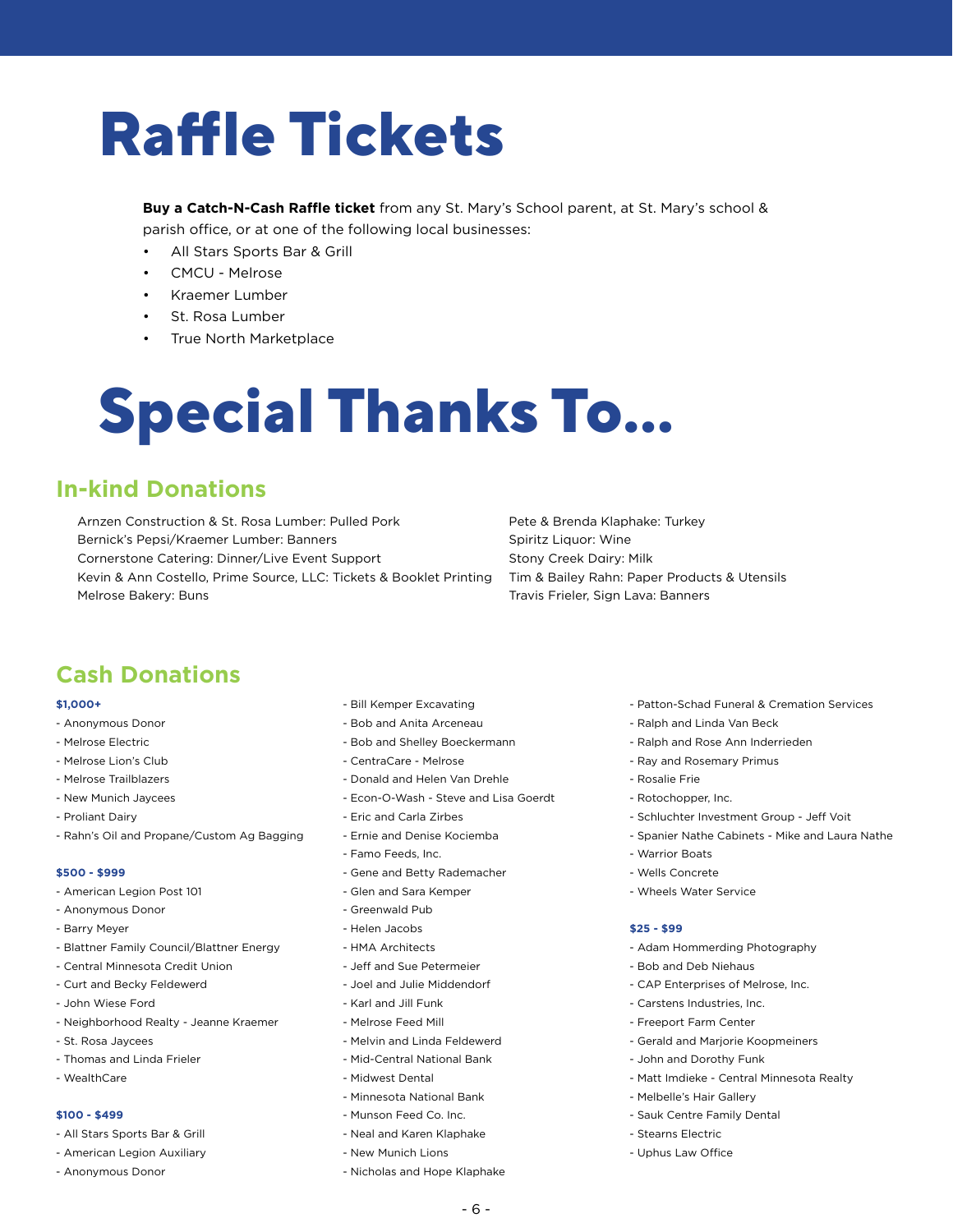### **Auction items**

#### **CLASS PROJECTS (LIVE AUCTION)**

Kindergarten B Fall Pillow

**EATS, TREATS & MEALS**

### Little Saints A **Finger Print Cookie Jar** Little Saints B Child Size Rocking Chair Kindergarten A Following Jesus Pillow Kindergarten C<br>
Polka-Dot Pillow Kindergarten D Playground Pillow 1st Grade A 1 Child-sized Adirondack Chair 1st Grade B 1 Child-sized Adirondack Chair 2nd Grade A Customized Bocce Ball Set

Ice Cream Cake Melrose Dairy Queen 1/2 Hog & Processing Pep's Pork Pooch's Corner Pub GC Pooch's Corner Pub True North GC **Rich & Ruth Johnson** JD's Taphouse GC Rich & Ruth Johnson Shady's Golden Eagle GC Shady's Golden Eagle Steam Brew GC Steam Brew 1/2 Hog & Processing Stony Creek Dairy Gift Basket Swany White Gift Basket Tastefully Simple 15lbs of Pulled Pork with Buns Troy & Jenny Tomford & BBQ Sauce

2nd Grade B Class Inspirational Photo 3rd Grade A **Flag Barn Quilt** 3rd Grade B Class Inspirational Photo 4th Grade A **Peg Doll Nativity Set** 4th Grade B Class Inspirational Photo 5th Grade A Personalized Advent Calendar 5th Grade B Class Inspirational Photo 6th Grade A Wooden Patchwork Cross 6th Grade B Applique Quilt

- 
- 
- Ross & Jen Rademacher Ali & Brandon Arnzen Unlimited All Day Passes Nisswa Family Fun Waterpark One Night Stay or RV Park Prairie's Edge Casino Resort
- Pasta Bar for 4 Arrowwood Casey's GC Casey's Coborn's GC Coborn's RumChata & Crown Royal Gift Set Coborn's Liquor 16-18lbs Prime Rib Dan's Prize Cream Can Dinner for 20 Dave & Cindy Hemmesch, Fritz & Jean Hellermann El Portal GC El Portal Walleye Dinner for 4 Father Marv Enneking 12 Months of Brownies Glen & Sadie Frericks Harry's Pizza GC Harry's Pizza 1 Pie a Month for a Year Kathy Elfering

Air Maxx Jump Pass Air Maxx Trampoline Park/ Ninja's United Bowling GC **Albany Bowling Center** 1 Night Stay **AmericInn (Sauk Centre)** Hawaiian Themed Pontoon Ride Carl & Bri Worms, on Big Birch Lake (Adult Only) Mark & Summer Erdmann, Steve & Shirley Worms Amusement Park GC Casey's Amusement Park Adult/Child Passes Hemker Zoo Guided Musky Fishing Trip Jeff Anderson & Andy Myers

### Burgers, Bean Bags, & Beers Jon & Jodi Maus,

Progressive Dinner with Pontoon Mark & Karen Meyer, Ride on Little Birch Lake Ernie & Denise Kociemba, (Adults & Kids Welcome) Tom & Linda Meyer,

Birthday Party Package Melrose Bowl Renaissance Festival Tickets MN Renaissance Festival Octoberfest Festival St. Mary's School Staff

### **FOR THE FARM**

**ENTERTAINMENT**

#### **FOR THE HOME**

Wild Themed Wooden Flag AJ Olson

Old St. Mary's Church Pew Anonymous MN Twins Bedspread Anonymous 3 Hand-Carved Wooden Bowls Chris Ellering Sporting Goods Locker Creekside Woodworks Family Fun Night Basket Décor and More From

A/C or Furnace Clean and Check Ellingson Plumbing, Heating

Softener Salt GC Finken's Water Centers "Chair Family" Print Freeport State Bank Historical Melrose Picture Gail Schlicht Hand-Carved Fish Gail Schlicht Norwex Basket **Karen Molitor**, Norwex

Farm Systems GC Farm Systems Drill Bits Set Greenwald Farm Center 8 ft. Cattle Scratcher Matt & Bridget Kasper

> "The Board Carpenter" Rue's Truly and A/C Consultant

Wet/Dry Shop Vac NAPA Central Cheese Plate Basket North Risk Partners Metal Signs **PACE Metalworks** Quilt & Game Night Basket Rosie & Henry Thell

#### Cutting Board with Meal Prayer SAM's Custom Products -

10,000 Reasons Wooden Cross SAM's Custom Products -

3 Prayer Shawls Sister Suzanne Slominski

Home Essentials Basket Melrose Hardware, Alan & Daria Schulzetenberg Cards N' Marbles Game SAM's Custom Products - Mike & Sherri Liebl Mike & Sherri Liebl Mike & Sherri Liebl Gift Basket & Gift Certificate Sprinkle of Joy/Joyful Blooms 5 Yards Ready Mix Worm's Lumber & Ready Mix